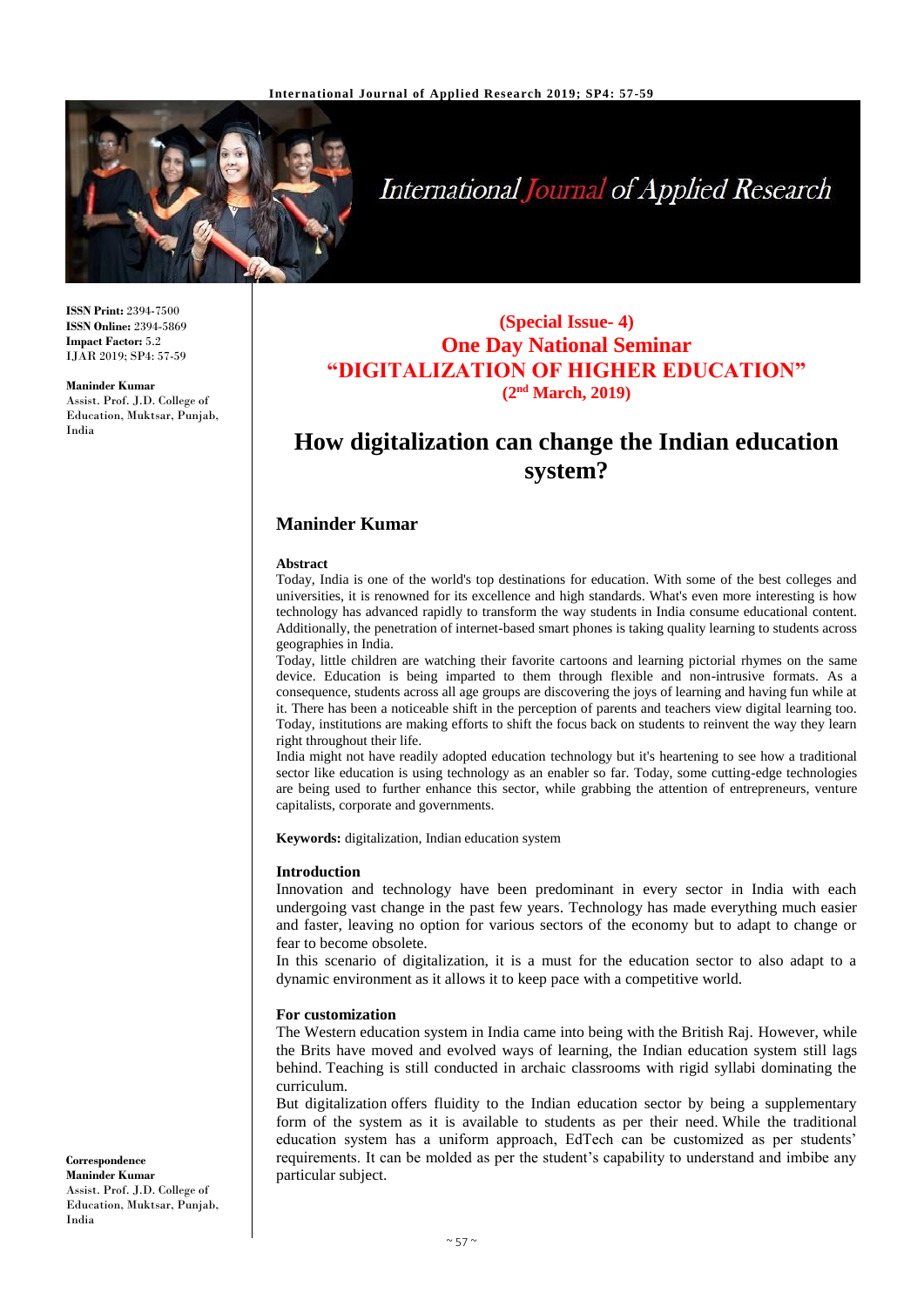#### **Adapt to technology**

Secondly, as the world is moving towards digitalization India has no option but to keep pace with it. We know that the traditional education system in India is here to stay for the long haul and that no one can take away that learning experience. But our education system needs to be dynamic and needs to adapt to technology.

There is no need to fear a subject like math's as there are fun ways to learn it with the use of EdTech. Today there are apps to learn languages or any other subject. Hence, what is the point in learning a traditional system when there are so many impactful means of learning through digitalization?

#### **Practical Approach**

Thirdly, digitalization brings in a more practical approach of tracking students' performance. One can easily evaluate a child's progress by going through his exam scores, attendance, assignments, etc. For instance, one has a choice to choose a tutor, schedule class as per one's time availability and study offline or online as per their convenience.

#### **Time Saver**

In today's world where time is money, digitalization is a big time saver. Apart from metros, there are many tier II and tier III cities where transport system is not fully developed. Students have to commute for hours to reach their educational institutes.

In this scenario, a digital course comes as a rescuer to students from even the remotest parts of the country. One just needs to log into a website or switch on their dish TV channel to learn a subject rather than spend long hours in the commute from one spot to another.

#### **Transparency**

Lastly, digitalization offers a safe mode of learning which is transparent and accountable. Parents can keep a track of their wards' progress by logging into the website.

It also offers them a platform to air their views and suggestions which can be used to improve the system, unlike the traditional method where one has to be quiet fearing reprimand from the teacher. Digitalization help in creating a solid partnership between parents and teachers with one goal in mind - better learning for students.

#### **Here are the factors that are enabling the growth of digital education**

#### **1. Personalized and adaptive learning**

Learning platforms, software's and digital devices are together creating countless new ways to modify education. This way, the academic potential, strengths, weaknesses, aptitude and learning pace of every single student is catered to. Precise, mobile and reliable applications are being created to teach students, help them practice their learnings, take assignments and manage their schedules.

Schools are now providing their students with digital devices like desktop computers, laptops and tablets. These devices are aiding them in the teaching process while also helping them understand how students learn and how to enhance their learning process.

The 'one size fits all' teaching model is being supplemented by adaptive, personalized learning pedagogies. Going forward, this will be the new trend in formal learning that

will enable students to be technologically skilled and equipped for modern workplaces.

#### **2. Two-way conversations in E-Learning**

In the traditional classroom seating scenario, students are unable to get the individual attention they need due to time constraints. In contrast, the one-to-one context of learning in digital mediums currently students to learn through videos and chat with an expert.

The upcoming 'Learning Management System' will continue the two-way communication model between students and experts. More importantly, it will let students track their coursework progress, identify improvement areas and offer ways to make the most of them.

Through the help of 'Big Data', experts will be able to capture student feedback within the framework of the content provided. With this alone, they'll be able to improvise and enhance their offerings in new ways to further benefit students.

#### **3. Mobile-based learning**

Over the past few years, mobile learning has picked up by the populace who have gradually assimilated it in their lives. It has offered students the flexibility to access educational content seamlessly across multiple digital devices like desktops, laptops, tablets and smartphones.

The smartphone user base in India continues to increase, in both urban and rural areas. The coming years will witness users accessing most of their educational content through internet powered smartphones in a massive way. Most educational content, including even online courses, will be optimized entirely for mobile devices.

#### **4. Video-based learning**

Video learning has always appealed to students since it closely mirrors the traditional classroom teaching style. Earlier, students watched video lectures as a form of homework and then discussed them during the next class. Over time, this habit brought about a remarkable improvement in their performance, with a noticeable improvement in grades.

Video lectures allowed students to learn subject syllabi at their own pace and dedicate time spent in class towards interactions. This will continue to be a trend in the future where students will have access to rich and interactive content, that will be useful for both formal training as well as performance enhancement. The increase in video-based learning on mobile devices will eventually account for 80 per cent of all internet traffic by 2019.

#### **5. Open educational resources**

Open digital education resources have commonly been used in distance learning courses. They consist of freely accessible media for learning, teaching and research purposes. They are licensed to be revised and disseminated freely by teachers among students. This allows the latter to gain access to an extensive arrive of study material that is otherwise restricted indigenously.

Open educational resources also facilitate the creation of a flexible environment where teachers can customize educational content for individual sessions or classroom sittings. This is applicable for typical curricular subjects like mathematics, sciences and languages, as well as business and fine arts.